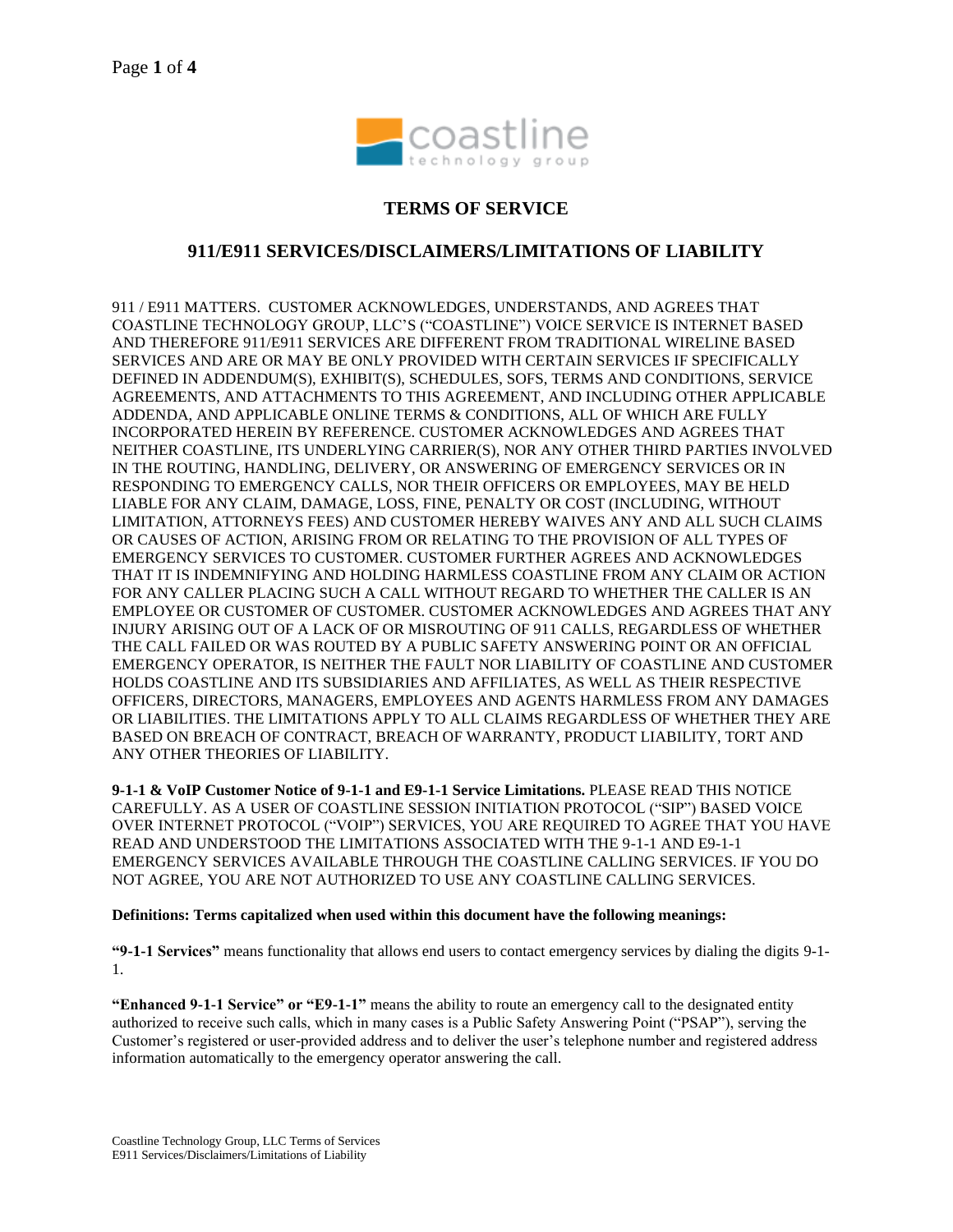**"Basic 9-1-1 Service"** means the ability to route an emergency call to the designated entity authorized to receive such calls serving the Customer's registered or user-provided address. With basic 9-1-1, the emergency operator answering the phone will not have access to the caller's telephone number or address information unless the caller provides such information verbally during the emergency call.

With **Enhanced 9-1-1 Service ("E9-1-1")**, when a caller from your registered location dials the digits 9-1-1 from any Coastline offered calling service that is associated with a phone number and a properly registered address, the phone number and address are automatically presented to the local emergency center serving the location. Emergency operators will have access to this information regardless of whether the caller is able to verbally provide such information.

With **Basic 9-1-1 Service**, when a caller from your registered location dials the digits 9-1-1, the call is sent to the local emergency center serving that location. Operators answering the call will not have automatic access to the caller's call-back telephone number or the associated registered address**, even if that address has been properly registered**, because with Basic 9-1-1 Service the emergency center is not equipped to receive, capture or retain the telephone number associated with the Coastline calling service or the registered address. Accordingly, callers must be prepared to provide both call-back and address information. If the call is dropped or disconnected, or if the caller is unable to speak, the emergency operator answering the call will not be able to call the caller back or dispatch help to the caller's address if call-back and address information has not been provided by the caller.

## **EMERGENCY SERVICE DISCLOSURE APPLICABLE TO ALL CALLING SERVICES OFFERED BY COASTLINE:**

**The limitations detailed below are applicable to all of Coastline's calling services (which include but are by no means limited to VoIP Phone Services**). Customer agrees to inform all users of Coastline's calling services of the potential complications arising from the delivery of emergency services when dialing 9-1-1. Specifically, Customer acknowledges and agrees to inform all employees, guests and other third persons who may use Coastline's VoIP calling services of the limitations detailed below associated with all of Coastline's emergency calling capabilities.

**All of Coastline's Calling Services Have 9-1-1 Capabilities that are Different Than Those Offered by Traditional Coastline's of Local Telephone Services:** Customer acknowledges and agrees that all of Coastline' calling services are Internet based and that the 9-1-1 calling capabilities associated with all of Coastline's calling services are different from those offered by traditional carriers of local telephone services. Coastline's VoIP calling services are not meant to be relied upon in the case of an emergency. While Coastline attempts to provide access to emergency service, these VoIP services are not intended to be used to support or to carry emergency calls to any type of hospitals, law enforcement agencies, medical care units or any other kind of emergency services. **YOU SHOULD MAINTAIN AN ALTERNATIVE MEANS OF CALLING EMERGENCY SERVICES.**

**9-1-1 Service Will NOT Work If You Experience A Power Outage, Service Outage, or any other network disruption.** Outages of your electricity and problems with your connection, including network congestion, will disrupt any Coastline calling service and you will not be able to use it for 9-1-1 emergency calling.

**9-1-1 Service Will NOT Work If Your Service Is Disconnected Or You Experience An Outage For Any Reason.** If you have a service outage due to a suspension of your account due to billing issues or for any other reason, you will not be able to use any Coastline calling services for any calls, including for emergency 9-1-1 calls.

**You May Not Be Able to Reach the Correct Emergency Services If You Have A Telephone Number That Does Not Match Your Actual Geographic Location.** VoIP services are technically capable of being used in locations that are not associated with the traditional geographic area of a telephone number. These capabilities can cause 9-1-1 problems however. All 9-1-1 capabilities will only be available in the location that you have associated with the particular Coastline assigned direct-inward-dial ("DID") telephone number assigned to the Customer. For Basic 9-1-1 Services or E9-1-1 to be accurately routed to the appropriate emergency call center, the Customer must provide accurate DID telephone numbers as the call-back telephone number for all 9-1-1 calls and accurate address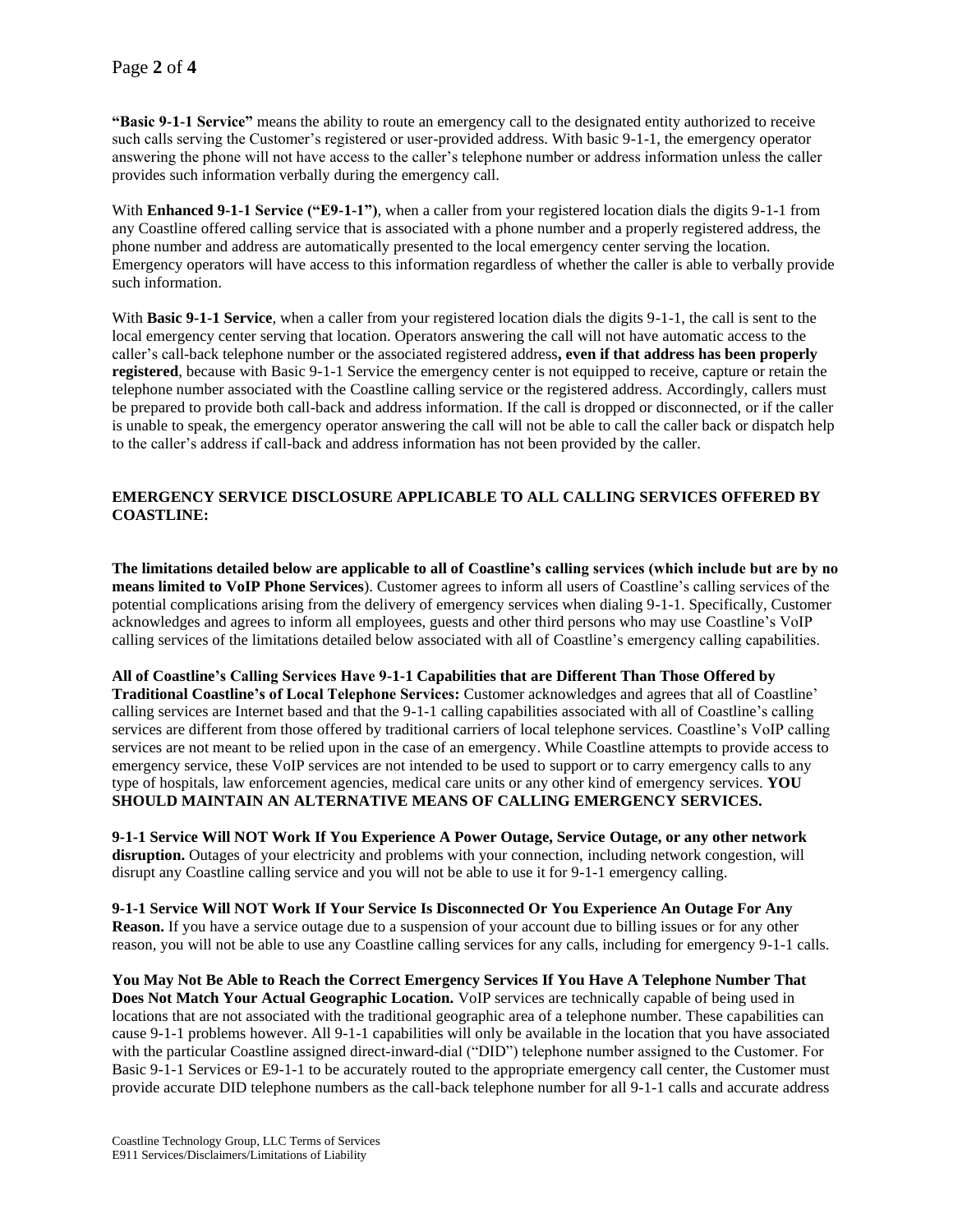information. Additionally, if you are using the service in a location that uses a different area code than the area code in the number you are using with your VoIP service, when you dial 9-1-1 you may not be able to reach any emergency personnel. Even if you do reach emergency personnel, your call may not reach the emergency personnel near your actual physical location and the emergency personnel may not be able to transfer your call or respond to your emergency.

**You May Not Be Able To Reach the Correct Emergency Service Center If You Fail to Register A Valid Service Address.** Failure to provide a correct physical address in the correct format may cause all Basic 9-1-1 Service or E9-1-1 calls to be routed to the incorrect local emergency service. Furthermore, use of any Coastline calling service from a location other than the location to which such service was ordered, i.e., the "primary registered address," may result in Basic or Enhanced 9-1-1 calls being routed to the incorrect local emergency service.

**You May Not Be Able to Reach the Correct Emergency Services If You Move Your Phone to a Location Different From the Address You Initially Registered.** It is important that you register accurate location information every time you move the equipment associated with your Coastline calling service. If you move your Coastline equipment to another location without reregistering, when you dial 9-1-1, you may not be able to reach any emergency personnel. Even if you do reach emergency personnel, if you have not provided valid location information you will not be calling the emergency personnel near your actual location and this emergency personnel may not be able to transfer your call or respond to your emergency.

**You May Not Be Able to Reach the Correct Emergency Services If You Fail to Accurately Register or Reregister Your New Location Or Call 9-1-1 Within 48 Hours of Updating Your Location.** It is important that you register an accurate location when you initiate your service and every time you move the equipment associated with your Coastline VoIP calling service. When you change your location, it may take up to 48 hours for your location change to be reflected in our records. During that time, you may not be able to reach the correct emergency services center or any emergency service by dialing 9-1-1.

**Coastline VoIP Calling Services Allow One Emergency Service Address to be Associated with Each Telephone Number**. Certain Coastline VoIP calling services do not have a telephone number associated with them but allow for placing and receiving calls. For example, Coastline offers a "softphone client" service. Customers may choose to buy calling services from Coastline that have a telephone number but then use the softphone client to allow multiple users to place and receive calls using one telephone number. Customers must use the softphone client and the Coastline VoIP calling service that has a telephone number associated with it from the same location. Using a service that does not have a telephone number in a remote location will result in the wrong address information being sent in the event of placing an emergency call by dialing 911. The emergency call operator may not be able to transfer the call to appropriate emergency call operators. In the event that Customer intends to use Coastline VoIP calling services in multiple locations, at least one telephone number will be required for each location. You acknowledge and agree to this limitation and agree that you will obtain at least one telephone number for each location associated with the Coastline calling service.

**Limitation of Liability**. Failure to abide by the E-9-1-1 Terms of Service shall be deemed a material breach of the Master Services Agreement and Coastline bears no liability in connection with Customer's failure to comply with the E-9-1-1 Terms of Service.

**Indemnification.** In addition to Customer's indemnification obligations as memorialized in the Master Services Agreement, Customer agrees to defend, indemnify, and hold harmless Coastline and Coastline's employees, officers, directors, agents, parents, affiliates and subsidiaries from and against any losses, damages, costs or expenses resulting from any and all claims and liabilities, including costs and expenses and reasonable attorney's fees, attributed to, arising out of or resulting from Customer's failure to fully comply with the E-9-1-1 Rules.

### **COASTLINE UNDERSTANDS THAT YOU HAVE READ AND UNDERSTAND THE LIMITATIONS ASSOCIATED WITH THE 9-1-1 AND E-9-1-1 EMERGENCY SERVICES AVAILABLE THROUGH THE COASTLINE CALLING SERVICES.**